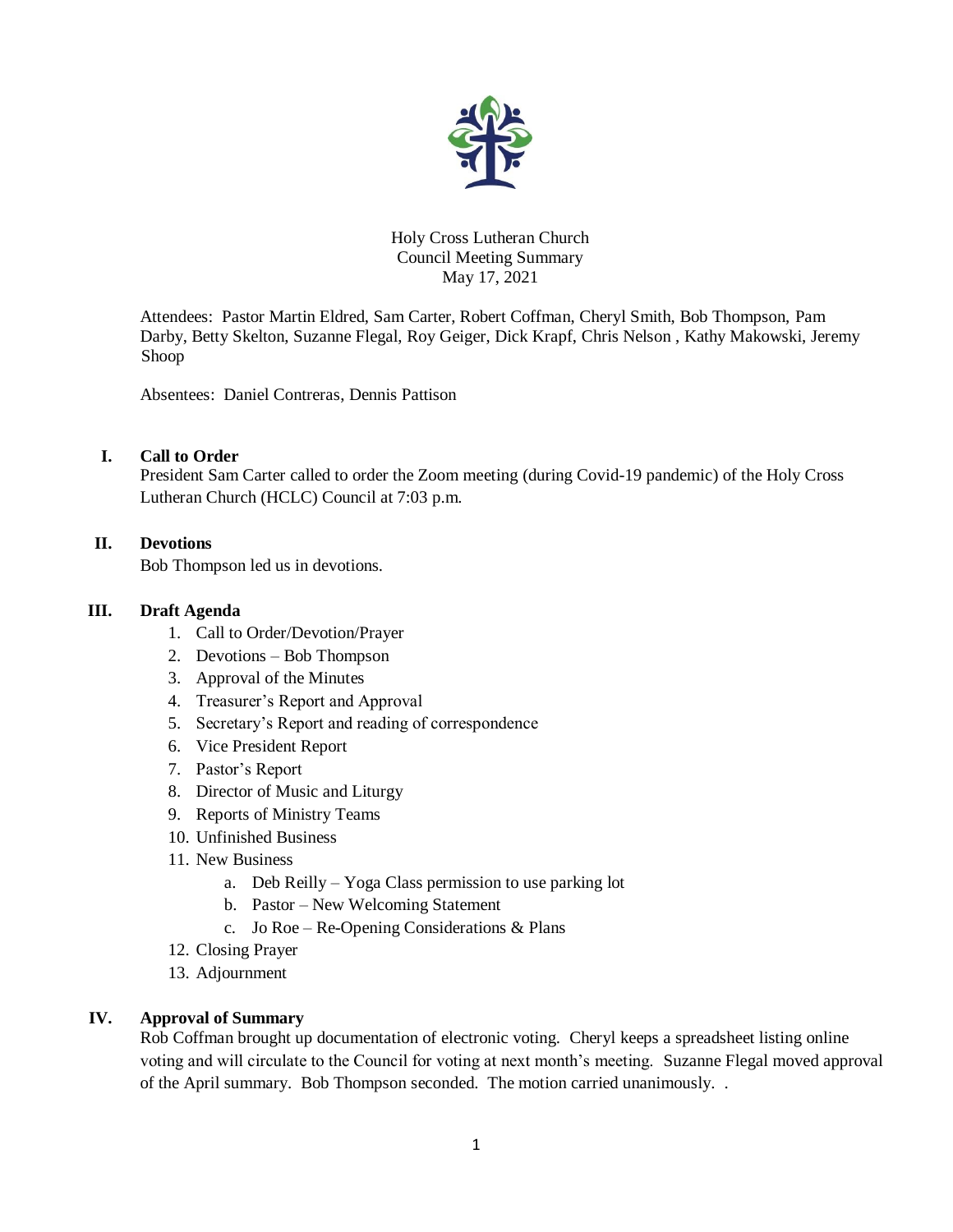## **V. Secretary's Report**

No report. Cheryl noted that thank you letter notes had been sent out to the Corona team to include Shelly Eldred, Katrina Eldred and Katy Moran.

## **VI. Treasurer's Report**

Bob Thompson said that the financial status is amazing. The report was circulated prior to the meeting. Bob went back to 2014 and this is the first time since then that we have been ahead. We got a nice boost with Easter. We are able to support the Synod. The finances look very nice and Holy Cross has a unique population. Rob Coffman moved approval of the Treasurer's Report; seconded by Dick Krapf. The motion carried unanimously.

# **VII. Vice President's Report**

The Vice President's Report was circulated by Rob Coffman prior to the meeting.The Finance Committee is very happy with the current results. Rob had nothing additional to report other than what was in his written report.

Sam Carter said that we need to prepare a storybook about Subsplash. Sam also needs volunteers for a security team. More details are in the President's Report which was submitted prior to the meeting.

## **VIII. Pastor's Report**

Pastor Martin sent out his report late. We are entering the second half of the liturgical calendar. Things are kind of ho-hum as there are no big events. This time has more to do with how we live out this faith. Pastor has put together a welcome statement for presentation to the congregation

## **A Statement of Welcome**

Holy Cross Lutheran Church joyfully affirms and celebrates that every person is a beloved child of God. We welcome all who are seeking God's boundless love and sustaining grace into full community with us at Holy Cross. As disciples of Jesus Christ, we commit ourselves to breaking down barriers and systems that divide God's children and to building a community where all are recognized as part of Christ's new creation. In that light:

We welcome you, and you are safe with us... Whatever your race, ethnicity, or heritage; Whatever your relationship status; We welcome you, and you are safe with us... Whatever your sex, gender identity, sexual orientation, or gender expression; Whatever your socio-economic status; We welcome you, and you are safe with us... Whatever your age and life circumstance; Whatever your physical and mental ability. You are a beloved child of God, you are valued, and you are welcome here.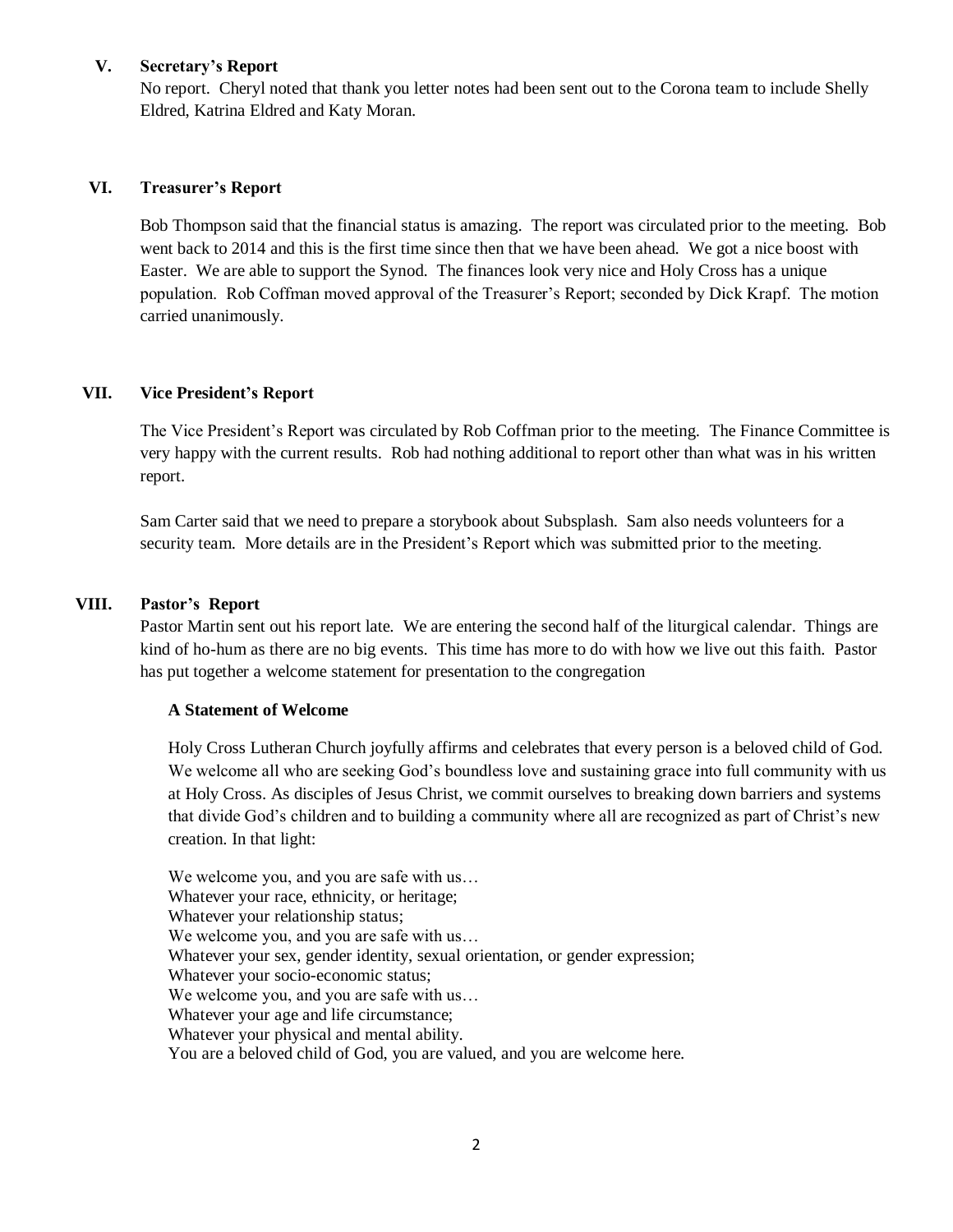#### **IX. Director of Music and Liturgy**

Jeremy has not finalized his written report, but will get it out tomorrow. Sam Carter mentioned that Jeremy was able to procure a baby grand piano for \$1800. The funds will come from the Gouldman Fund. Our current baby grand was donated 14 years ago from the Ballou's. It is worn out and has multiple issues. This opportunity came up. It will take about three weeks to adjust to the new surroundings and then will get tuned. There is a chance that we might sell the piano in Room 202 as we now have five pianos. They are currently considering the purchase of a keyboard for outside use.

#### **Ministry Teams**

Evangelism – Roy Geiger thanked members of Council who attended the lunch on Sunday. One prospective new member attended. Roy thanked Deb for making this happen.

Stewardship – Chris said they had their first hike with nine people participating. Another hike is scheduled for next weekend at Lake Fairfax..

Outreach – Suzanne Flegal circulated a report prior to the meeting. Suzanne said that the donations that are coming in continue to be overwhelming. Cub Scout Pack 1570 donated over \$600. People within the community are also donating. It's not just church members. Suzanne would like to have thank you notes sent out to the folks who are helping her distribute the donations: Dick Krapf, Cathy Pfisterer and Brian Virnelson

#### **New Business**

Deb Reilly – Healthy Advantage Yoga Studio – Deb's local studio was closed down due to the pandemic. As of last week, the owner was seeking a flat area to hold the yoga classes. They were looking at the lower level of the parking lot and thought it would be idea. There would be no liability to us, the owner is very community focused and she would encourage her classes to donate to our food collections, etc. The classes would be once a week for ninety minutes and would like use of the bathroom facilities. One key would be kept at their studio. They would plan to do morning and late afternoon/evening sessions. Roy Geiger asked about them using the grassy area and Deb explained that it is too noisy near the road. Rob Coffman mentioned that this is a for-profit group. Sam Carter explained that we try to accommodate members of the congregation. Suzanne Flegal said it is excellent outreach and advertising for the church. There could be a discount for new students from Holy Cross and info would be put into their marketing materials. Motion: Move that Holy Cross allow Health Advantage Yoga Center (HAYC) to offer classes in the lower parking lot for a trial period of 3 months (June – August 2021). HAYC will add the necessary liability insurance and provide proof thereof. Suzanne Flegal moved to approve the motion and Roy Geiger seconded. The motion was approved unanimously.

Pastor Martin presented his welcoming statement earlier. He had some folks help kick around some ideas as a step in becoming a Reconciling in Christ (RIC) congregation. He would like the Council to adopt this proposal but it would not be committing the congregation. It is a statement of welcome to beloved children of God. Pastor opened it up for discussion. Roy Geiger said that he would like to see Holy Cross Lutheran Church referred to rather than just Holy Cross. In starting the foundation, it will bring the congregation along and for the congregation to understand what that means…..what does it mean for us as a congregation….how are we part of a community in a mixed-race community…..intentional outreach. Roy Geiger asked if we would be in a better place to adopt it before running it by people to get their buy-in? We should allow people to have a say in it. Everyone should be involved. The question was asked if we should send something out in the next Quest as a draft. Roy said he thinks a Temple Talk by the Pastor or somebody should be held first. It needs to be interpreted before putting it in print. Dick Krapf said it is an iterative process and that it may take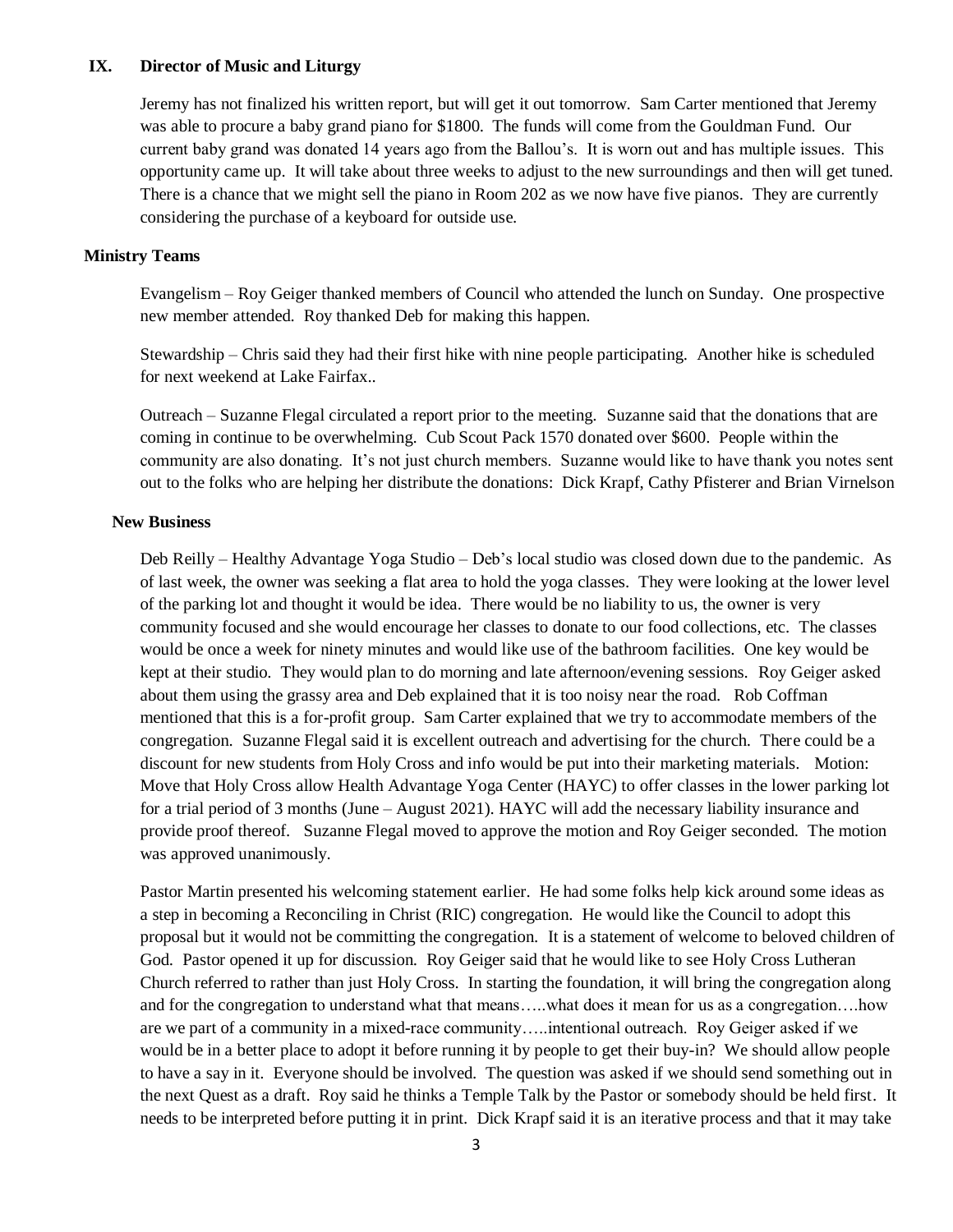some steps for people to take it seriously. Roy Geiger said it would be ideal to bring it up at a mid-year presentation. Pastor Martin said it would be followed up in the summer (July, August, September), as a congregational journey to go through this. Sam Carter mentioned that the congregation needs to meet to replace Rob Coffman as a trustee and to replace the constitution with some housekeeping formalities as well. A motion was made by Roy Geiger for Pastor Martin to move forward with a draft document and seconded by Rob Coffman. The motion passed unanimously.

Jo Roe briefly put together a presentation compiled by people in the medical field regarding the safety of reopening after the pandemic. She said that a phased approach to opening up is recommended. We should continue with the hybrid course: everyone would wear a mask. There is still a risk with singing. There are still some questions regarding transmission around younger members. There are not that many adolescences in the congregation. The drop off seems to be around 10 or 11 years of age. Pastor Martin said we will continue with hybrid worship for the immediate future and possibly forever. In regards to asking people if they have been vaccinated, Bob Thompson said that trying to get information from people could be considered invasive or intrusive. Online worship has been beneficial for people outside the congregation. Singing is the problem. Suzanne Flegal said that it should be left up to the individuals to make the decision. We cannot discount people's ability to make their own decisions. Sam Carter said that vaccinated people are at lower risk and asked if we can make people wear a mask. Suzanne went on to say that in-person worship means so much to people and that is an important aspect. Pastor Martin said that people have to decide if they would feel uncomfortable being here if someone was not wearing a mask. There is no stigma to wearing a mask and you're welcome to wear a mask. The question was asked if it would make sense to go back to two services. That would make for smaller groups. Suzanne said it needs to be put forth to the congregation for their input. She thinks we need to ponder this. Bob Thompson suggested a mini-Temple Talk and ask people for emails to let us know their thoughts. Sam Carter asked who would do the Temple Talk. Sam thanked Jo, Carol Shaffer and Lori and Wayne Newcomb for putting together the information that Jo presented.

Roy Geiger asked who is going to the Synod convention. They couldn't get any volunteers so just Pastor Martin is going. He will be dialing in virtually from Alaska. Pastor Martin said he made many calls and that both he and Sam Carter tried to get people to go. It was stated that at the November meeting, we will need to vote on who we will send to the next convention. This is the process that has been done in the past.

Rob Coffman suggested a congregational picnic in June or July to talk about RIC in person. Perhaps something around the  $4<sup>th</sup>$  of July with a tent. Sam Carter said that he will look into it. Officially or unofficially, we need to get these topics going.

Sam mentioned that Council terms will be expiring and he is making a request for people to serve on the Council. Sam also stated that a "Storyboard" needs to be prepared regardless of vendor for consistent messaging across our social media platforms. Volunteers are still needed to Technology Team in the following areas: strategy development, solution evaluation, network management, security cameras, data management and security and video operations. Help is also need with Security Grant applications(s). Sam's full report was submitted electronically prior to the meeting.

## **Adjourn**

The meeting ended with a closing prayer by Pastor Martin. Suzanne Flegal made a motion to adjourn at 8:53 p.m. Betty Skelton seconded. The motion passed unanimously.

## **REMINDERS:**

Devotions